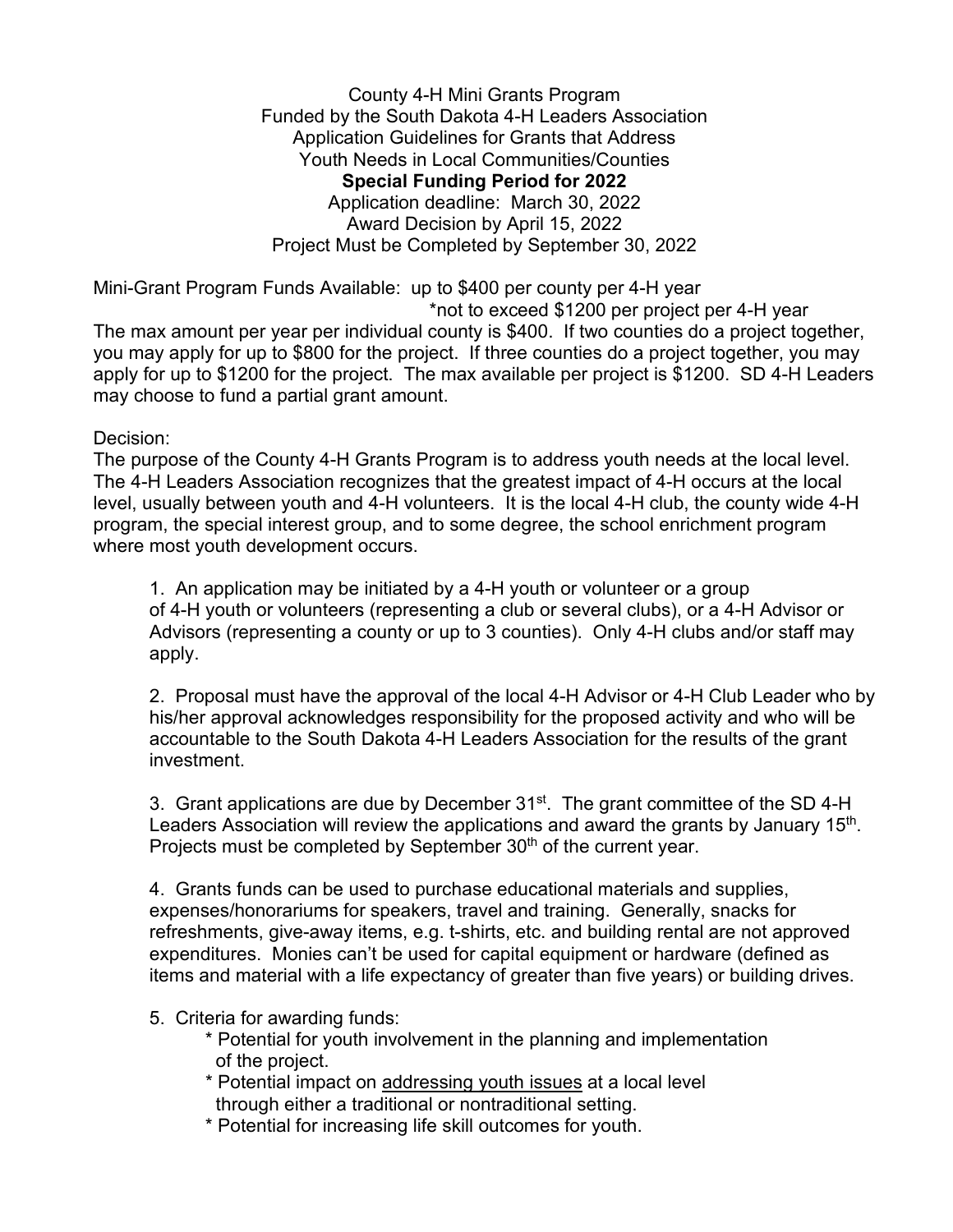- \* Potential for reaching expanded youth audiences e.g. at-risk low income, single parent families, other cultures, disabled, etc.
- \* Potential for transitioning new youth audiences into more "traditional" or ongoing 4-H programs.
- \* Consistency with present directions of statewide 4-H/youth development programs.
- \* Cost of project relative to youth reached and outcomes achieved.

6. Proposal must follow the attached proposal outline. Send to Executive Secretary of the SD 4-H Leaders Association. The proposals will be reviewed by the SD 4-H Leaders Association Grant Committee.

7. The grantee must complete and return to the Association, within 60 days of completion of the project/program, an evaluation, sample promotion material recognizing the 4-H Leaders Association and a final accounting of funds expended. Future grant requests will be considered relative to meeting these requirements.

Sample wording to use in promoting your program; **This program is made possible by a grant to \_\_\_\_\_\_\_\_\_\_\_\_\_\_ County 4-H or \_\_\_\_\_\_\_\_ 4-H Club from the South Dakota 4-H Leaders Association.**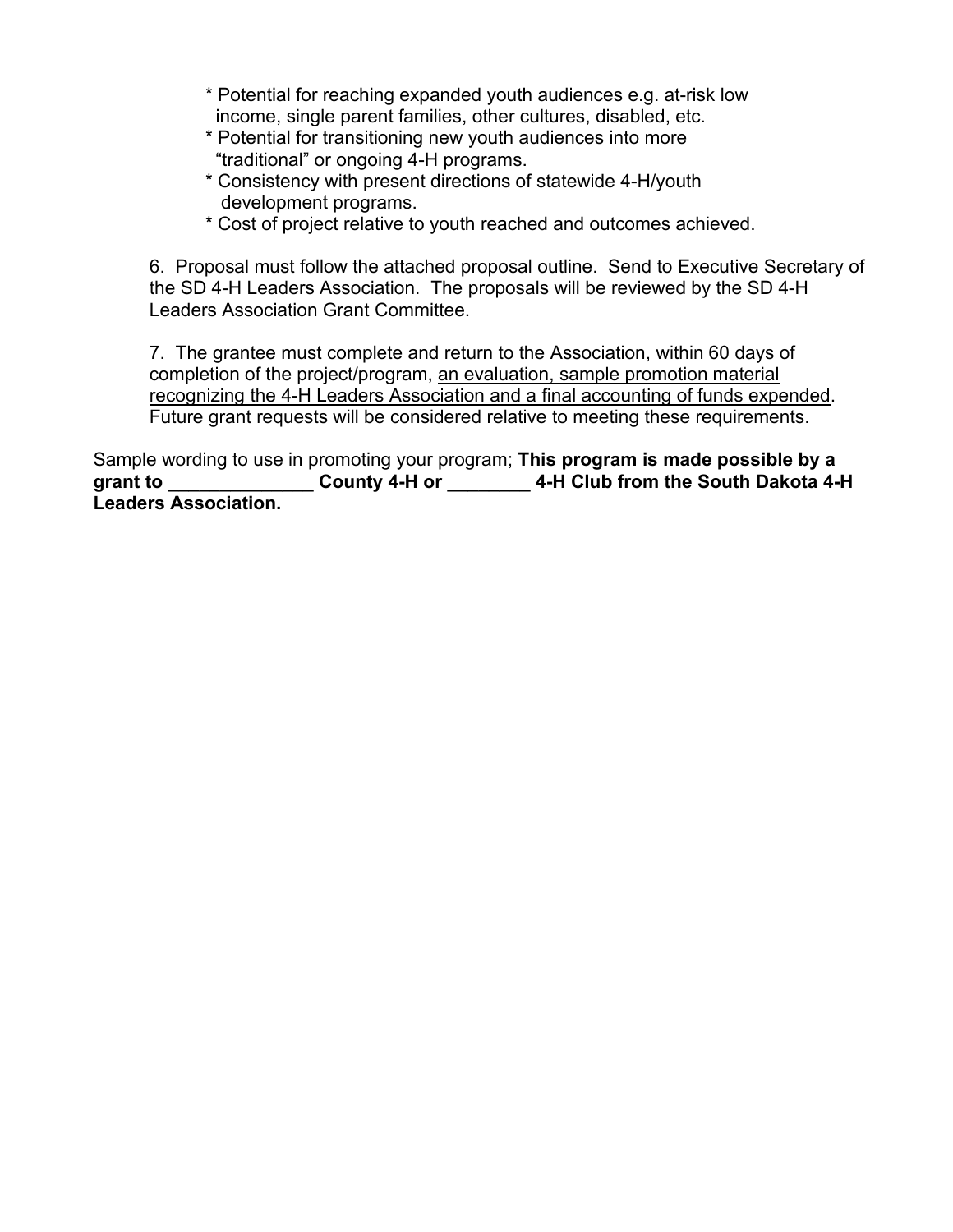## County 4-H Mini-Grant Program<br>Funded by the South Dakota 4-H Leaders Association

| statistics, numbers, etc.):                                                | Define youth concerns in your community that will be addressed by this proposal (use |
|----------------------------------------------------------------------------|--------------------------------------------------------------------------------------|
|                                                                            |                                                                                      |
|                                                                            |                                                                                      |
|                                                                            |                                                                                      |
| What is the impact/change to be accomplished as a result of this proposal? |                                                                                      |
|                                                                            |                                                                                      |
|                                                                            |                                                                                      |
|                                                                            |                                                                                      |
| Define specific goals and/or objectives.                                   |                                                                                      |
|                                                                            |                                                                                      |
|                                                                            |                                                                                      |
|                                                                            |                                                                                      |

Describe actions to be taken to achieve goals and/or objectives.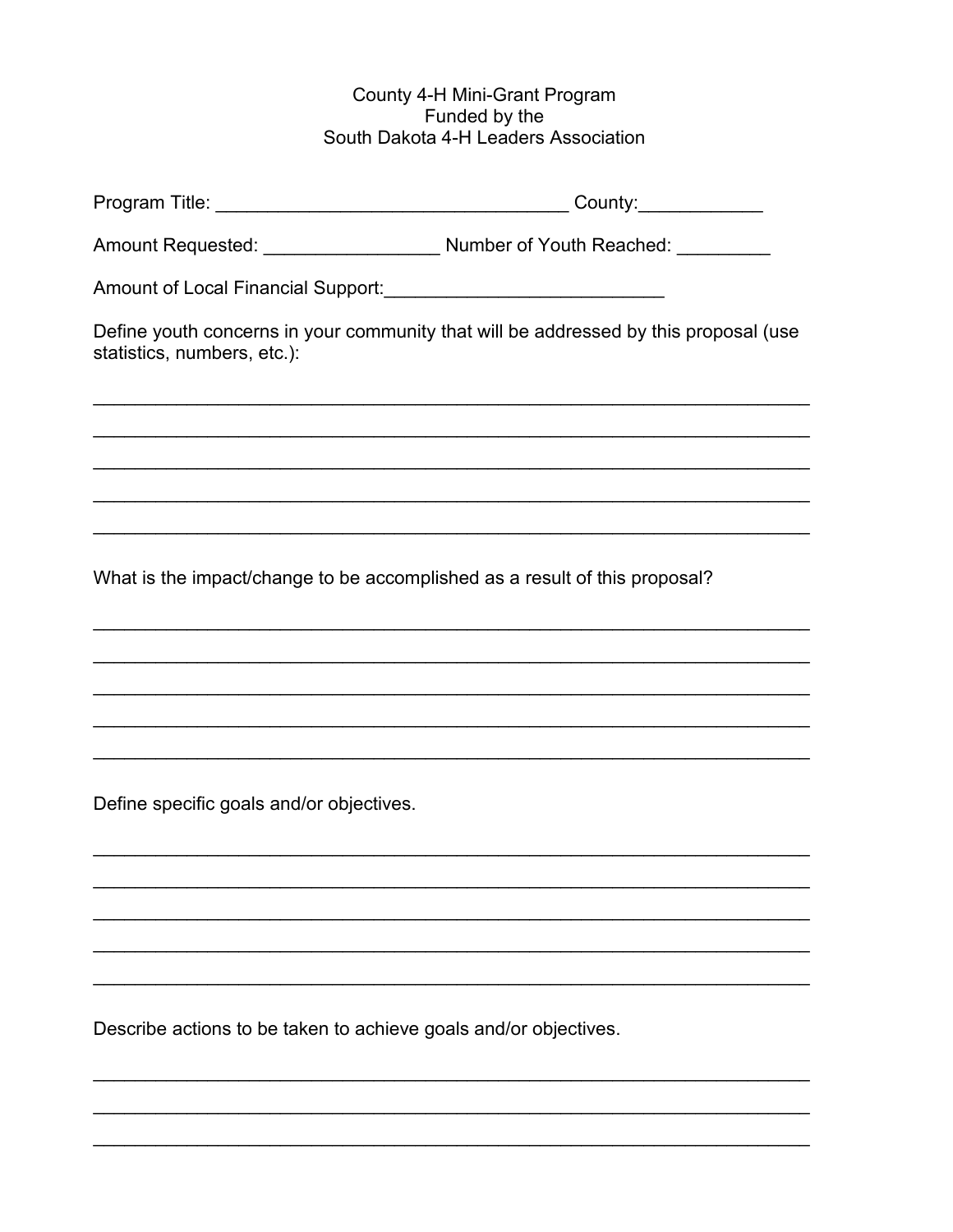Describe how you will know if you have accomplished your goals/objectives (how the program will be evaluated).

Name(s) and phone number(s) of individuals who will provide leadership to this program.

Name(s) of club(s), county(s) involved in program:

Describe the timetable, from start to finish, for the program.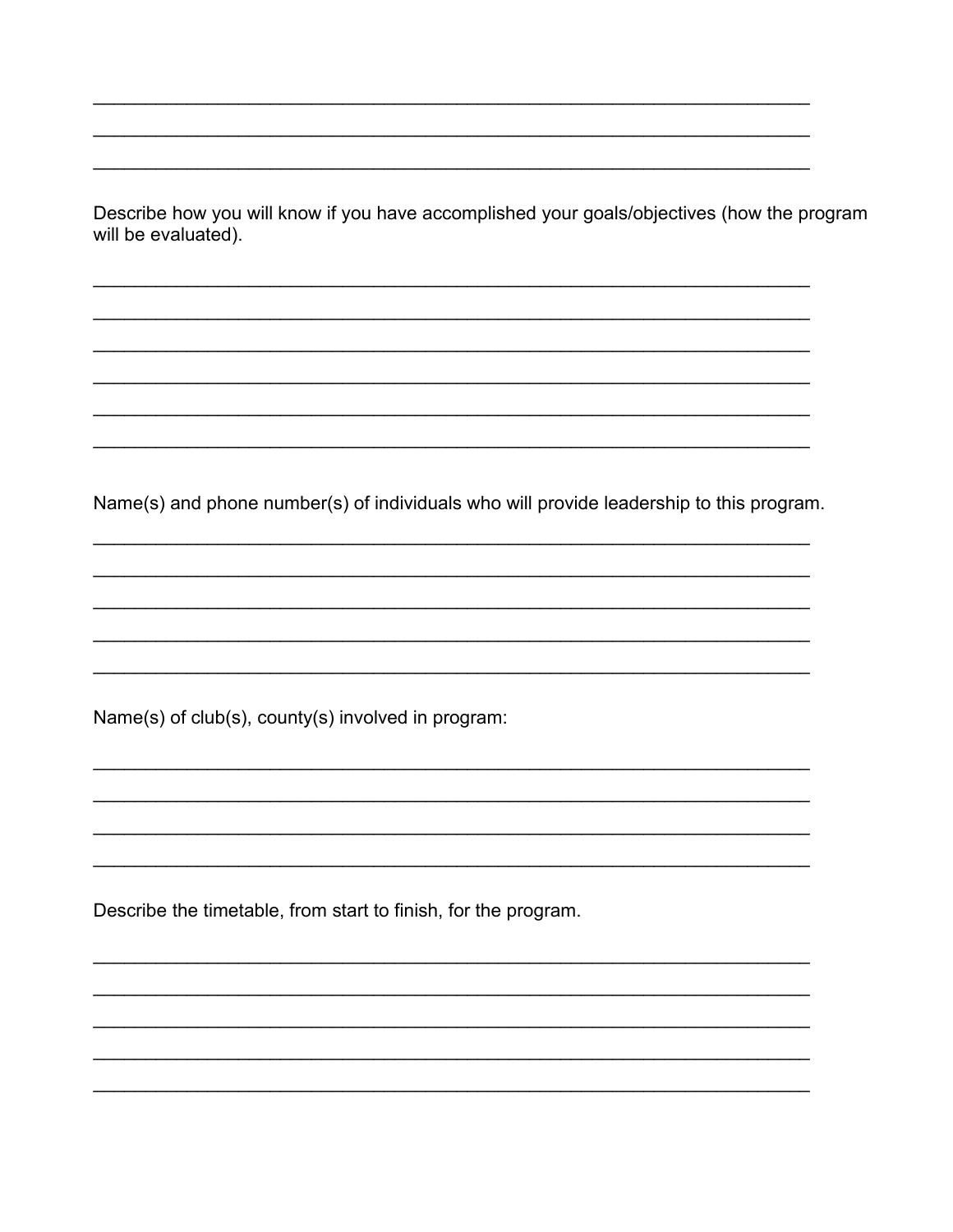Use attached budget form to describe how the funds will be used, if awarded. Also list other contributions (cash or in-kind) which might be generated at the local level to support this project.

| Local project coordinator<br>(youth or volunteer) | Phone | Date |  |  |
|---------------------------------------------------|-------|------|--|--|
| 4-H/Youth Advisor                                 | Phone | Date |  |  |
| If chosen, grant should be sent to:               |       |      |  |  |
| Club or County Name <b>Example 2018</b>           |       |      |  |  |
| <b>Contact Name:</b>                              |       |      |  |  |
| Address:                                          |       |      |  |  |
|                                                   |       |      |  |  |

## **Return form postmarked by March 30, 2022 to:**

Paula Linke Executive Secretary SD 4-H Leaders Association 39833 233rd St Woonsocket SD 57385

Or, scan completed form and email to [sd4hleaders@santel.net.](mailto:sd4hleaders@santel.net)